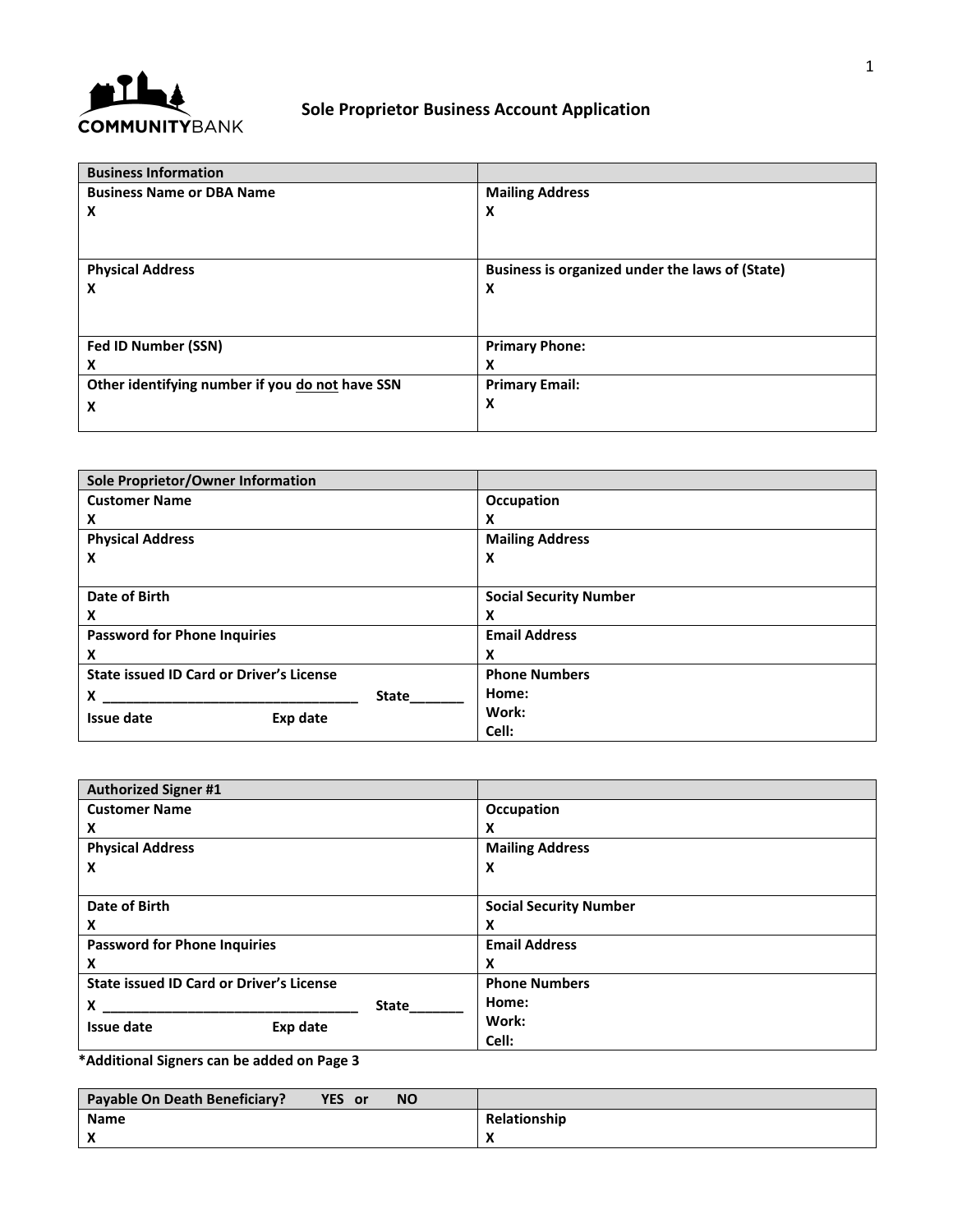| Please check all services you expect to use or would like more information about               |
|------------------------------------------------------------------------------------------------|
| <b>Internet Banking</b><br>$\circ$                                                             |
| E-Statements<br>$\circ$                                                                        |
| Online Bill Payment<br>$\circ$                                                                 |
| ATM/Debit Cards<br>$\circ$                                                                     |
| <b>Wire Services</b><br>$\circ$                                                                |
| Loans<br>$\circ$                                                                               |
| <b>Certificates of Deposit</b><br>$\circ$                                                      |
| Safe Deposit Box<br>$\circ$                                                                    |
| <b>ACH Origination</b><br>$\circ$                                                              |
|                                                                                                |
| <b>Other Account Details</b>                                                                   |
| $\circ$                                                                                        |
| Do you Operate an Internet Gambling Business? Yor N (circle one)<br>$\circ$                    |
| Are you a Money Service Business? Y or N (circle one)<br>$\circ$                               |
| (Money services businesses issue money orders, cash checks, process wires for their customers) |
| Do you Own or Operate an ATM at your place of business? Yor N (circle one)<br>$\circ$          |
| If Yes- what are your cash needs from the financial institution: \$                            |
| Will you be engaged in any International activity? Y or N (circle one)<br>$\circ$              |
| Do you plan to use any of the following? (check all that apply)<br>$\circ$                     |
| <b>Incoming Wires</b><br>$\circ$                                                               |
| <b>Outgoing Wires</b><br>$\circ$                                                               |
| <b>International Wires</b><br>$\circ$                                                          |
| How close is your office to the financial institution?<br>$\circ$                              |
| 1-5 miles<br>$\circ$                                                                           |
| 6-10 miles<br>$\circ$                                                                          |
| 11+ miles<br>$\circ$                                                                           |
| What will be the frequency and average amount of your deposits?<br>O                           |
| Average deposit amount: \$<br>Daily<br>$\circ$                                                 |
| Average Cash deposit amount: \$<br>Weekly<br>$\circ$                                           |
| Bi-Weekly<br>$\circ$                                                                           |
| Monthly<br>$\circ$                                                                             |
| What will be the frequency and amount of your cash withdrawals?<br>$\circ$                     |
| $-$ \$0-\$500<br>Daily<br>$\circ$                                                              |
| $-$ \$500-\$1,000<br>Weekly<br>$\circ$                                                         |
| $\_$ \$1,000-\$5,000<br>Monthly<br>$\circ$                                                     |
| \$5,000 or Greater<br>Occasionally<br>$\circ$                                                  |
| None<br>$\circ$                                                                                |
| <b>Reason for choosing Community Bank</b>                                                      |
|                                                                                                |
|                                                                                                |
|                                                                                                |